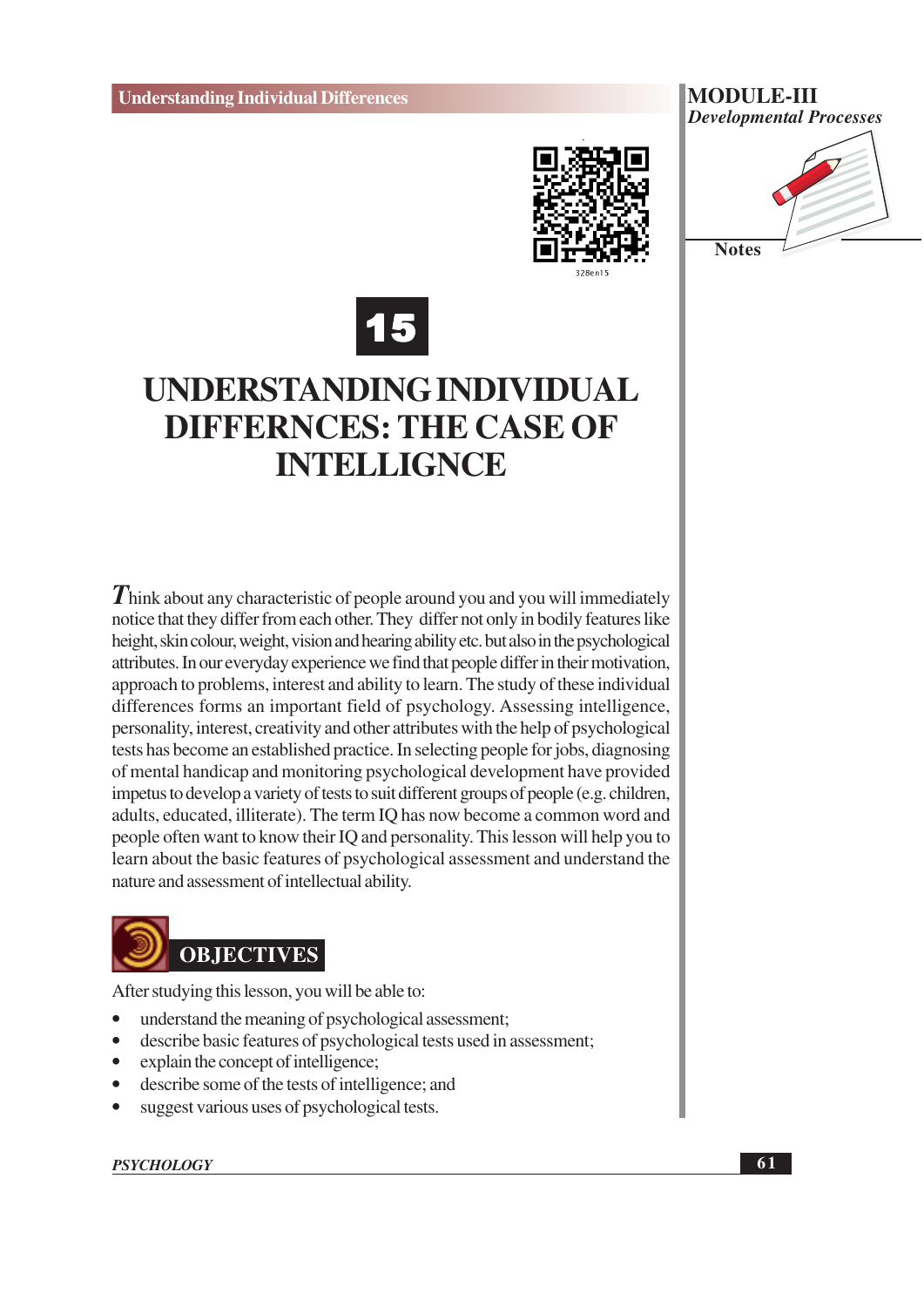## **MODULE-III**

**Developmental Processes** 



## **15.1 NATURE OF PSYCHOLOGICAL ASSESSMENT**

Psychological assessment refers to the use of specific procedures employed in evaluating the personal qualities, behaviours and abilities of individuals. These procedures describe people by specifying how they are different from or similar to other individuals. Such assessments are frequently done by most of us when we make judgments such as 'nice' 'good' 'bad' 'attractive', 'ugly', 'genius' and 'idiot'. Needless to say that such judgments are quite often found erroneous on many occasions. Scientific psychology tries to systematize these procedures so that assessment can be made with a minimum error and maximum accuracy. Psychologists often call these procedures as 'tests'. A psychological test is a structured technique used to generate a carefully selected sample of behaviour.

In order to be useful for the prupose of drawing inferences about the person being tested or examined it is necessary that the test should be **reliable**, valid and standardized. Let us understand the meaning of these terms. A test is reliable if it measures something consistently. For instance if you assess something the scores obtained on separate occasions should be same. If a scale tells two different values while assessing the same object on two occasions, it will be called unreliable. A test of intelligence can be called reliable only when a person scores high on both the occasions.

The validity of a test is the degree to which it measures what it intends to **measure.** A valid test of personality gives a measure of a person's personality and predicts behaviour in situations where that aspect of personality is found important.

In order to be useful an assessment tool should be standardized. Standardization involves establishing the procedure of administration of a test to all persons in the same way under the same condition. It also involves establishing norms so that an individual's score can be interpreted. Norms involve comparison of a score of a person with those of others in a defined group. Standardization ensures uniformity and objectivity in the process and conditions of administration. It makes the results of a test interpretable.

Psychologists have developed a variety of tests to measure different human characteristics. In schools we use *achievement tests* which measure what pupils have learned. Psychologists frequently use *tests of ability* and *personality*. The tests of ability to tell what an individual can do when they are at his/her best. These tests measure capacity as potential rather than achievement. Tests of intelligence and aptitude come under this category. Aptitude refers to the ability of a person to learn a particular kind of skill required in a specific situation. Admission tests of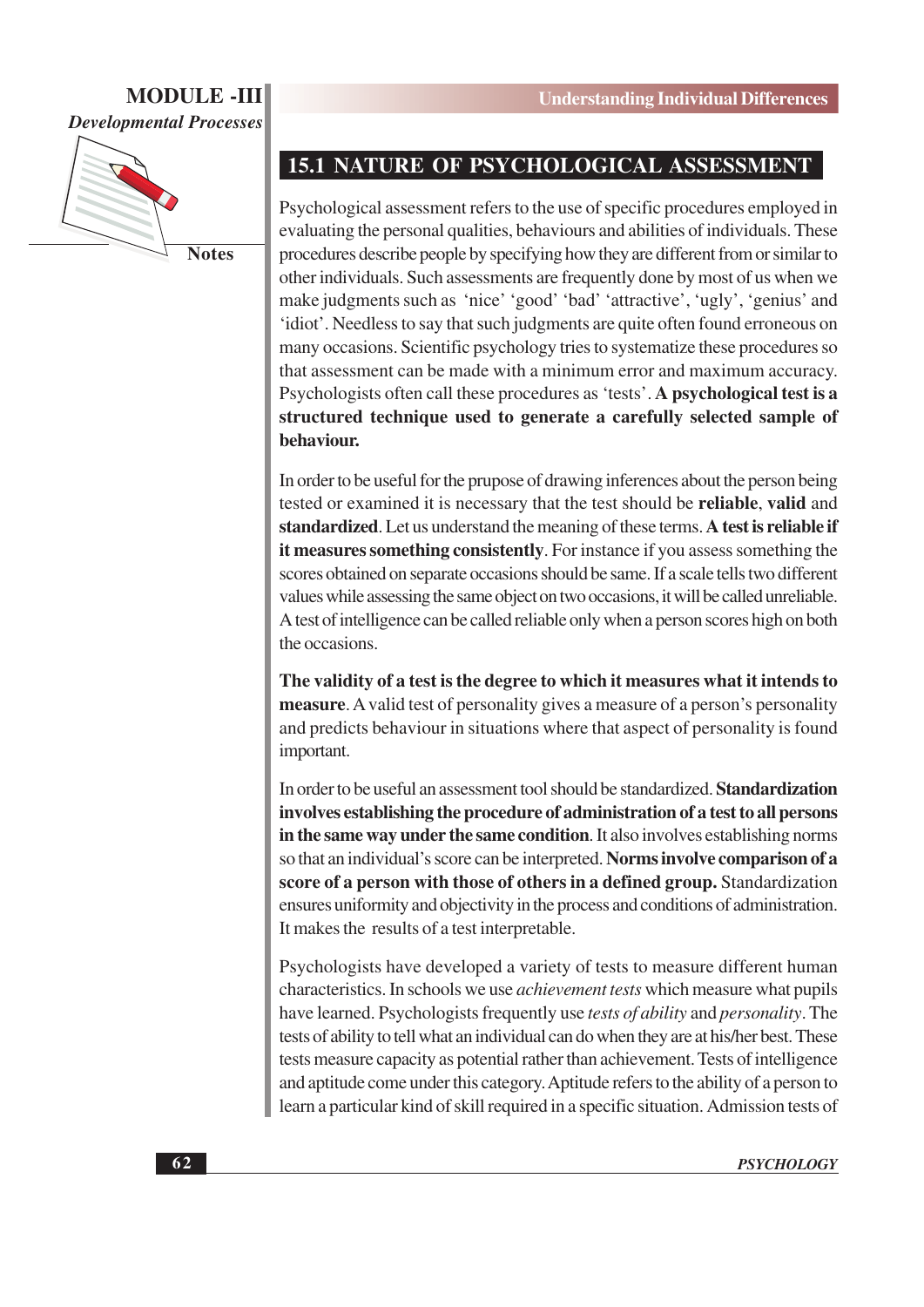IIT or PMT is an aptitude test. Personality tests measure the characteristic ways of thinking, feeling and behaving.

### **15.2 THE CONCEPT OF INTELLIGENCE**

There are very few things which are so obvious and illusive as 'intelligence.' The differences in intellectual achievement are expressed in performance. For instance if we take the marks in school examination of  $10<sup>th</sup>$  grade students it will yield a distribution in which most people show moderate level of performance and very few are on the extremes showing extremely high (excellent) or extremely low (very poor) level of performance. The same is true about intelligence. Fig. 15.1 presents such a distribution. We can see that the Intelligence Quotient (IQ), which has been used as an index of intelligence varies in degrees and very few people have extraordinary level of intelligence. Similarly, very few people come in the categories of profound and severe retardation.



Fig. 15.1: Distribution of IQ scores as expected in a large sample

However, when we try to define and measure intelligence it proves to be a knotty problem. Intelligence is abstract in nature. Therefore our access to it is guided by our own theoretical view point. We can not approach and have access to it independent of our theoretical or conceptual models. At present psychologists have many such models which provide diverse views of intelligence. The diversity in defining intelligence is so perplexing that many psychologists have come to define it in terms of "what an intelligence test measures". This complexity is partly due to the fact that many of the intelligence tests were developed before defining of what is being tested. In this connection one may recall the story of the first published intelligence test. Binet and Simon in 1905 were asked by the French Minister of Public Instruction to help in teaching mentally retarded children. These psychologists considered it necessary to measure intelligence for identifying these mentally retarded children. They tested children with the help of a test and compared their scores with the average score obtained by normal children at each age level. Children who were two mental-age years behind their chronological age were considered as "retarded."

#### **PSYCHOLOGY**



**Notes**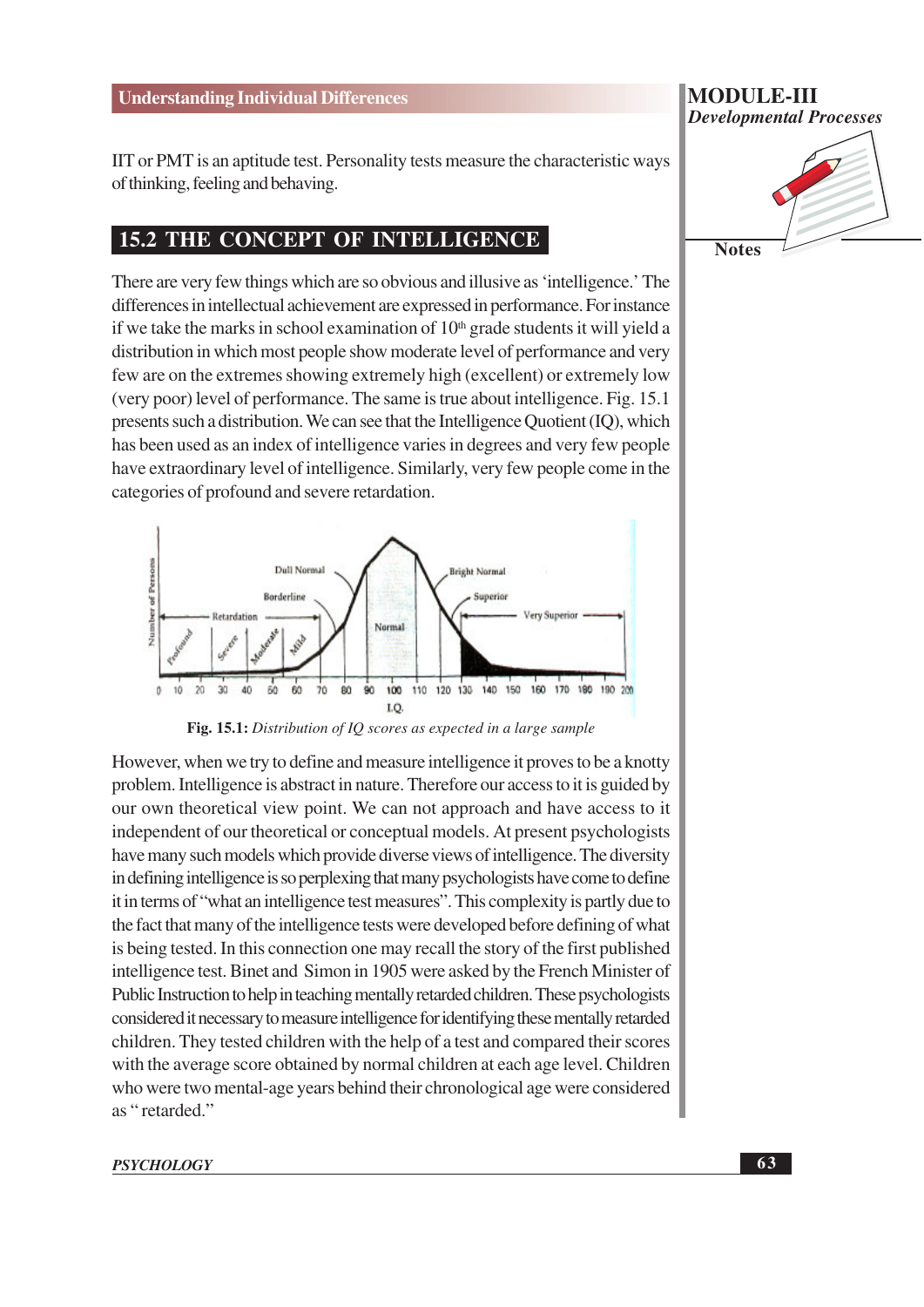

Subsequent to the publication of Binet's first test of intelligence voluminous research on intelligence has been undertaken across the globe. This has resulted in several theoretical views. Before we proceed towards presenting some of these view points it may be mentioned that most researchers relate intelligence to the following broad classes of abilities:

- (a) adapting to new situations and changing task demands,
- (b) learning or profiting optimally from experience or training, and
- (c) thinking abstractly using symbols and concepts.

Here it should be made clear that the term 'ability' refers to the currently available power to perform something. The various view points about intelligence may be put into two broad categories namely psychometric or factor theories and process oriented views. Factor theories try to identify the factor (s) constituting intelligence, and process theories describe intelligence in terms of the specific tasks, processes or operations involved in intellectual functioning. Let us examine some of the major view points on intelligence.

## **15.3 FACTORIAL VIEW POINT ON INTELLIGENCE**

The composition of intelligence whether it is unitary or multi componential has been a matter of curiosity. Using a correlational technique named factor analysis several researchers have tried to uncover the structure of intelligence.

#### Intelligence as a General (G) Factor

**Spearman** proposed that we possess one general intelligence factor  $(g)$  and many specific factors (s) which are specific to particular abilities. The g factor runs across all types of abilities. It is expressed in the ability to understand abstract relations. This view is depicted in Fig. 15.2.



Fig. 15.2: Sperman's model of intelligence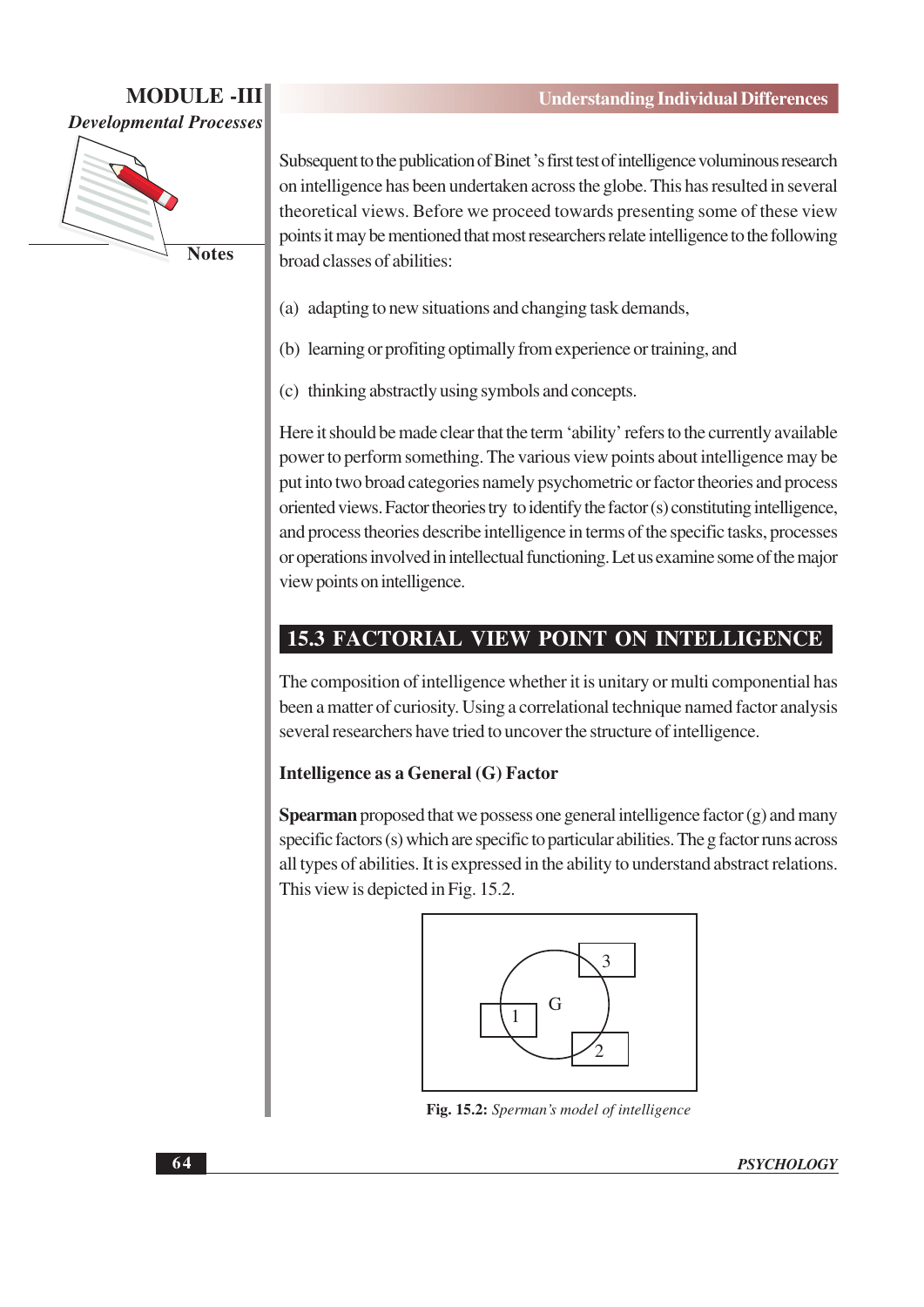#### **Multiple Factors of Intelligence**

**Thurstone** proposed that intelligence consists of 7 factors namely, *verbal* comprehension, word fluency, number, space, associative memory, perceptual speed and induction (or general reasoning). He developed a test of perceptual speed and induction (or general reasoning). He developed a test of Primary Mental Abilities (PMA) to measure these factors.



Fig. 15.3: Thurstone's model of intelligence

## 15.4 THE STRUCTURE OF INTELLECT

With a view to provide a comprehensive measure of intelligence Guilford has proposed another view point. He terms it as the structure-of-intellect (SI) model. This model classifies intellectual traits along main three dimensions.

**Operations:** What a person does? Operations include *cognition*, *memory*, divergent production (creativity), convergent production, and evaluation.

**Contents:** This refers to the nature of the materials or information on which operations are performed. These include visual, *auditory*, *symbolic* (e.g., letters, numbers), *semantic* (e.g., words) and *behavioural* and *Figural* (information about person's behaviour, attitudes, needs etc.)

**Products:** This refers to the form in which information is processed by a person. Products are classified into *units*, *classes*, *relations*, *system transformations* and *implications*.

Thus it is clear that the factorial viewpoint presents a view of intelligence in terms of trait organisation. The variety of traits thus identified is perplexing. Here, the readers should remember that the traits identified through the technique of factor

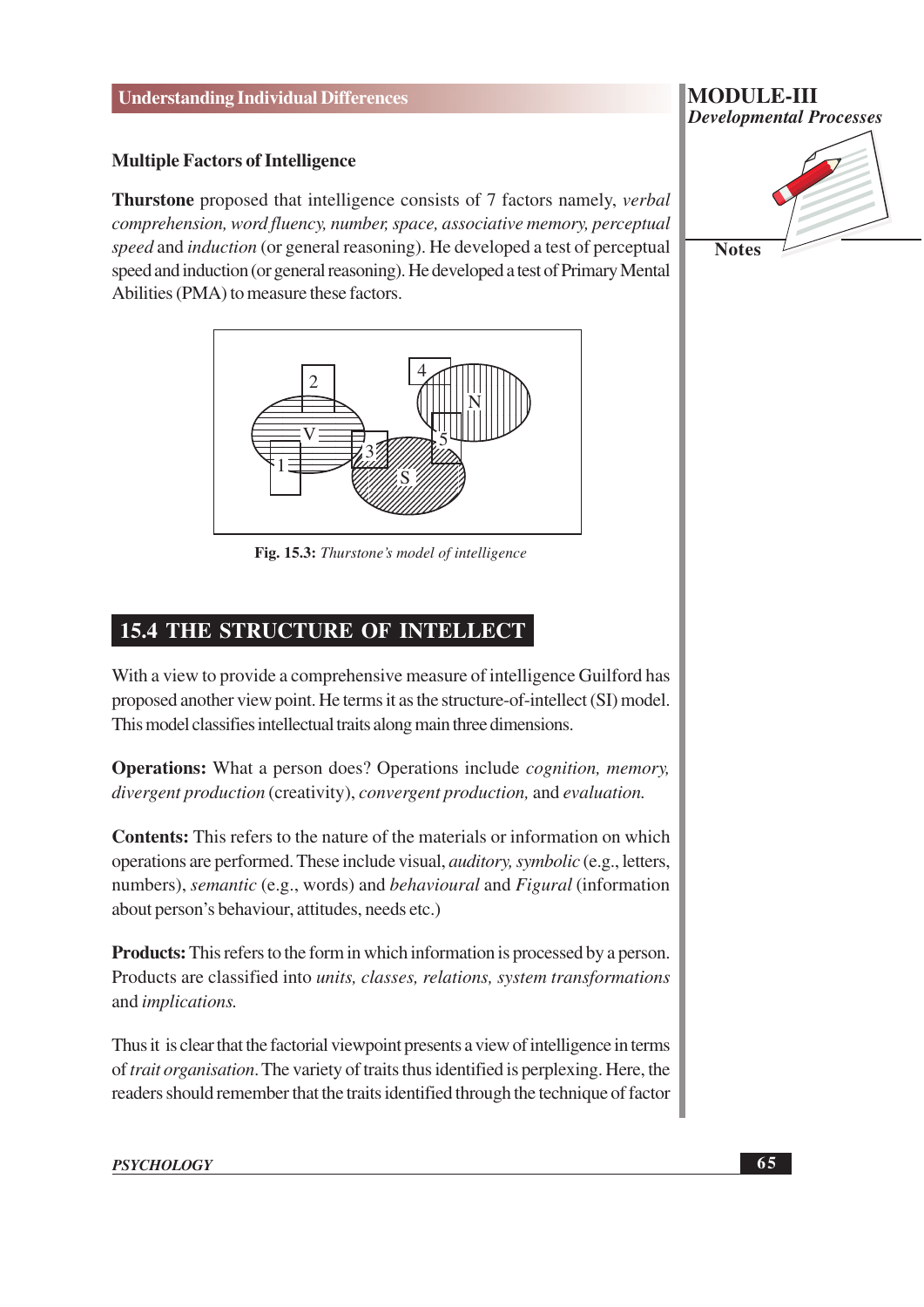

analysis are simply an expression of the degree of relationship among behavioural measures. They are descriptive categories. The trait organisation is influenced by the experiential background of the people who are performing the task. The differences found across groups, socio-economic levels and types of school curricula in trait organisation lend support to this view. Looking at the plethora of research using factor analysis Anastasi has rightly concluded that human intelligence consists of "that combination of cognitive skills and knowledge demanded, fostered, and rewarded by the experiential context within which the individual functions."

## **15.5 INTELLIGENCE AS A PROCESS**

This view point is related to cognitive science tradition. In particular the information processing model is very relevant to it. It traces the processes of acquisition, representation and use of information in undertaking intellectual activities. Let us learn about some of the models emphasising the process view of intelligence.

## **Triarchic Theory**

After rejecting the factorial or psychometric approach Robert Sternberg analysed intelligence in three aspects *i.e.* componential, experiential and contextual. The componential aspect includes those processes which are employed by a person taking a test in responding to the items of standardised intelligence tests. Its constituents include meta component or higher order control processes. performance component, acquisition component and transfer component. The second aspect namely experiential one refers to the way people's mental world and the outer or external world are related to each other. It adds creativity to the notion of intelligence. In reality a person's intelligence shapes his or her experiences. Also, the experience which one has influences intelligence. The third aspect of intelligence is contextual. It refers to the way individuals share their environments, adapt to them and try to get maximum from the available resources. It is also called practical intelligence.

## **Theory of Multiple Intelligences**

**Haward Gardner** has argued that there are multiple intelligences. He says that intelligence is not a single entity, rather there are multiple intelligences each distinct from others. He has so far identified eight types of intelligence: linguistic, logical, mathematical, spatial, musical, bodily-kinesthetic, interpersonal, intrapersonal and natural. The value of these is determined by their relevance to culture in which people live. Different cultures assign different degrees of importance to each of these intelligences.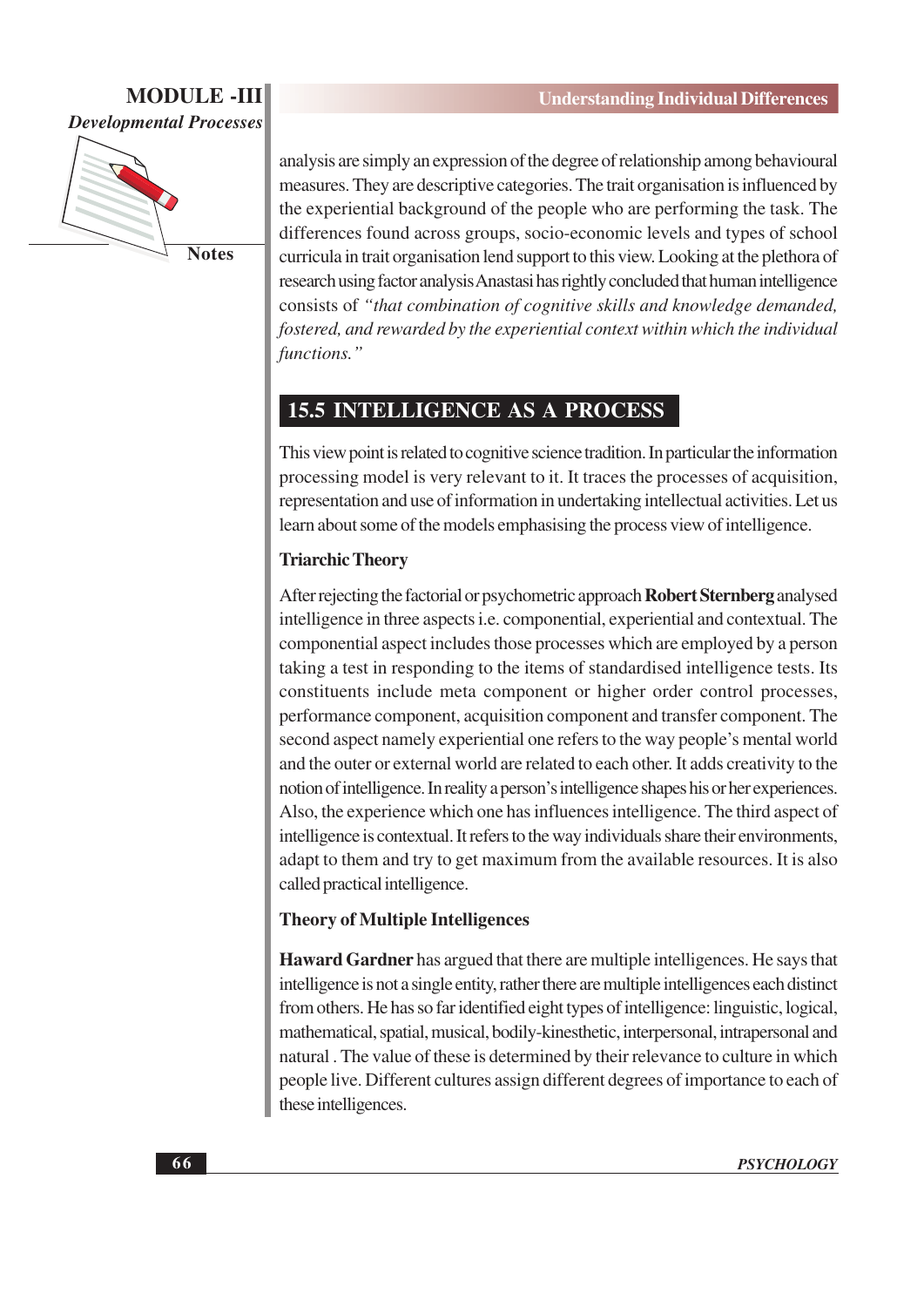

Choose the correct alternative:

- (i) Scores of a large group of persons on intelligence test will show distribution in which majority will get:
	- a) low scores
	- b) moderate scores
	- c) high scores
	- d) extremely high scores
- (ii) The first test of intelligence is associated with:
	- a) Binet
	- b) Spearman
	- c) Terman
	- d) Raven
- (iii) Who has stated that intelligence consists of multiple factors?
	- a) Thurstone
	- b) Guilford
	- c) Vernon
	- d) Sternberg

(iv) The view which conceptualizes intelligence in terms of operations, contents and products is known as:

- a) systems model
- b) structure of intellect
- c) hierarchical model
- d) G factor model

## **15.6 INTELLIGENCE IN THE NON-COGNITIVE DOMAINS**

As can be seen from the preceding analysis the major concern of studying intelligence has been with the rational and cognitive domain. In recent years many

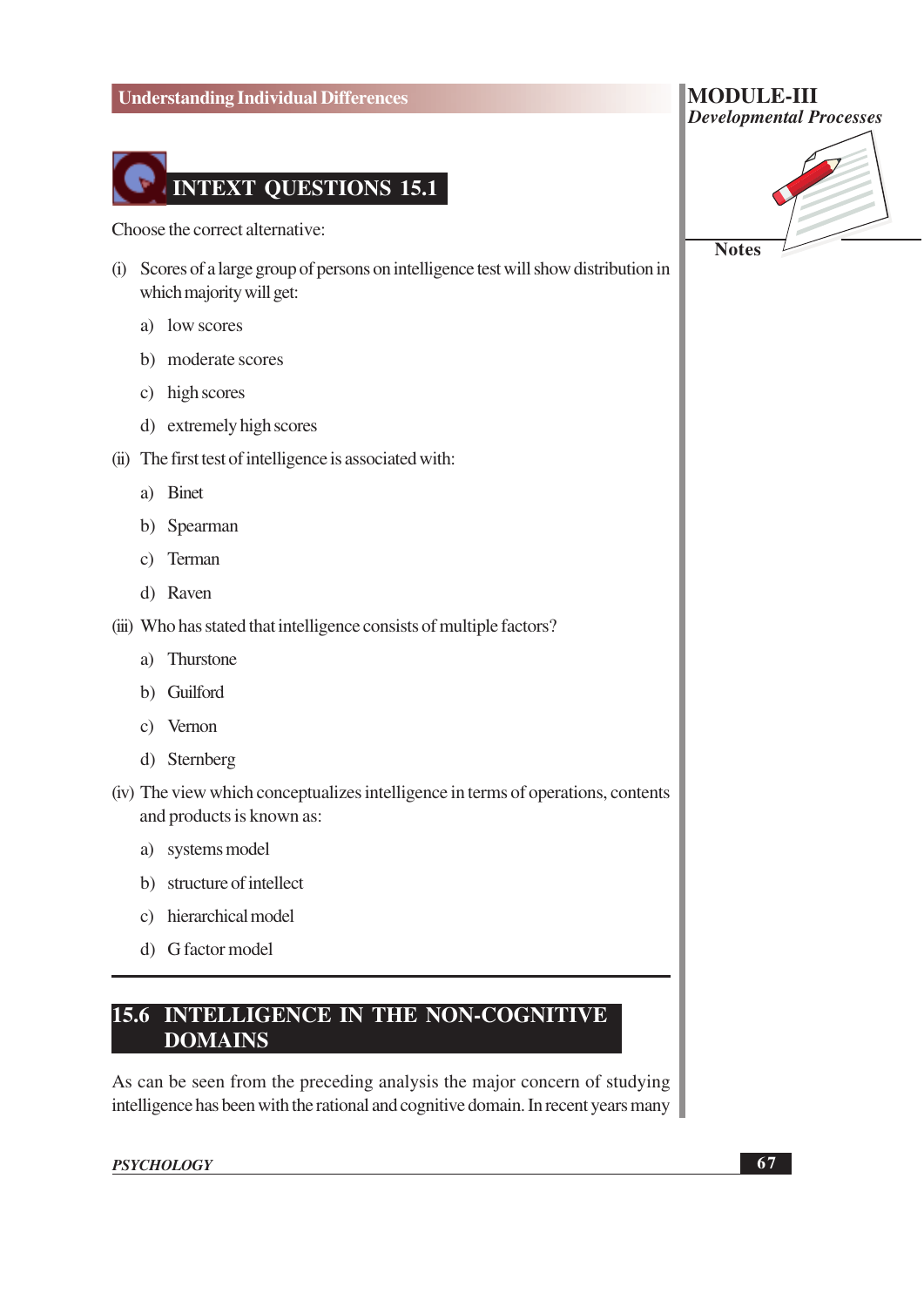

other aspects have been explored. It would be interesting to briefly refer to some of them. One such concept is of **wisdom**. It comprises a unique blend of cognitive, interpersonal, social and personality attributes. It is achieved as a result of successfully negotiating the conflict between integrity and despair or as a result of transcendence of preoccupation with one's self. It is knowledge that effectively integrates emotional and cognitive components. Another related concept is that of prudence of "practical wisdom". It emphasizes on the practical achievement of personal goals, plans and intentions. It is characterized by a flexible and applied concern for the practical contingencies, specially in the face of uncertainty.

Social intelligence has also received attention by the researchers. It represents the efforts of an individual to solve the problems of daily life and work toward the desired goals. Finally, the most recent notion is that of **emotional intelligence**. It is defined as the ability to monitor one's own and other's feelings and emotions, to discriminate among them and to use this information to guide one's thinking and action. People high on emotional intelligence show greater degree of emotional self awareness, manage emotions well, harness emotions productively, have empathy and handle relationships effectively. It has been observed that success in jobs and in the different walks of life depends more on emotional intelligence than IO. While childhood is a critical time for its development, emotional intelligence is not something fixed at birth. It can be nurtured and enhanced throughout adulthood.

## **15.7 INTELLIGENCE TESTS**

Let us familiarise with some intelligence tests. These tests may be classified into verbal and non-verbal (performance) and individual and group tests. The performance tests are used for the assessment in case of illiterates and people with certain types of physical handicap. Individual tests are those which can be administered on one person at a time and group tests can be administered simultaneously on several persons. Some information about certain important intelligence tests is presented below.

## 1. Stanford-Binet Intelligence Scale

The test developed by Binet and Simon for the children in French schools was adopted and revised by Terman and his associates at Stanford University and was published in 1916. Since then this individual test has been revised several times. Now we have the fourth edition of Stanford-Binet (S-B IV) scale. It has 15 tests selected to represent four major cognitive areas: verbal reasoning, abstract/visual reasoning, quantitative reasoning, and short-term memory. The tests are administered in a mixed sequence. The age range covered is 2 Years to 18+. Its administration involves two stages. In the first stage the examiner gives the vocabulary test which helps in determining entry level for all the remaining tests. In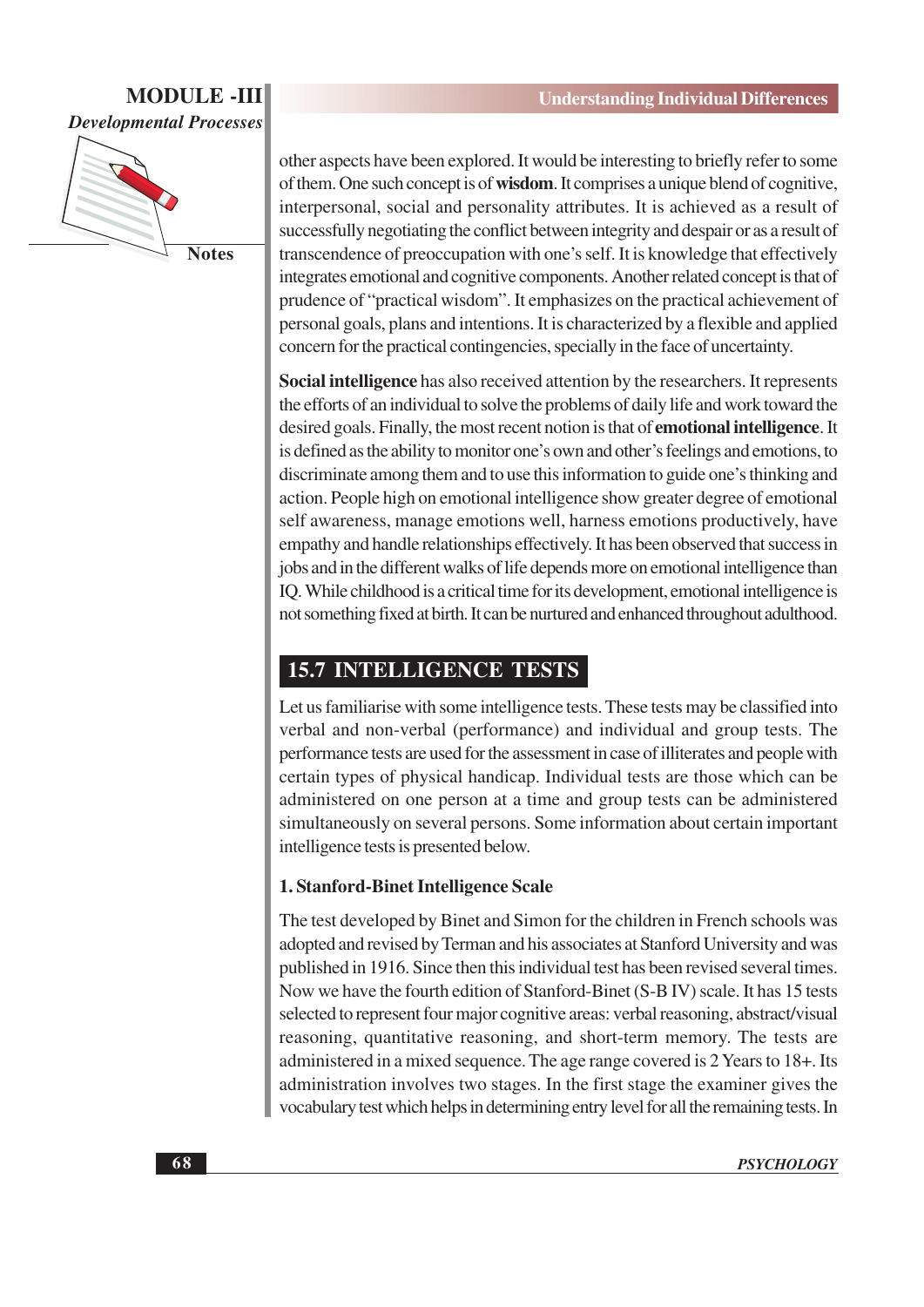the second stage the examiner establishes a basal level and a ceiling level for each test in terms of actual performance. The basal level is reached when four items on two consecutive levels are passed. If this does not occur at the entry level, testing continues downward until a basal level is reached. The ceiling level is reached when three out of four or all four items on two consecutive levels, are failed. This is where testing with that particular test is discontinued for the individual.

In earlier edition of this test the scores were interpreted in terms of intelligence Quotient (IQ) as per the following formula:

$$
IQ = \frac{MA}{CA} \times 100
$$

Here MA stands for mental age and CA stands for chronological age. The concept of IQ has been very popular as an index of intelligence. But in recent years it is being criticised. Now there is a move to develop and use other indices of intelligence.

In the recent version of the test Standard Age Scores (SAS) are given for all the 15 tests. The record booklet of the test provides a chart for plotting a profile of the test taker's SAS performance on each test administered. The use of the term IO has now been completely abandoned. The test allows examiners to assess separate abilities appropriate for specific testing purposes.

#### 2. The Wechsler Scales

These scales developed originally by David Wechsler deal with the groups of adults, school-age children and pre-schoolers. They are used as measures of general intelligence as well as a possible aid in psychiatric diagnosis. The current version of the test includes Wechsler Adult Intelligence Scale Revised (WAIS-R), which covers the age span of 16 to 74 years; the Wechsler intelligence Scale for children-Third Edition (WISC-III) intended for children aged 6 years to 16 years and 11 months, and the Wechsler Pre-school and Primary Scale of Intelligence-Revised (WPPSI) which covers the range of 3 years to 7 years and 3 months. Out of the 17 different kinds of sub tests 8 are common to all three scales (5 verbal and 3 performance sub tests). The information sub test is the first verbal sub test to be administered in all three scales. The performance subtests of these scales typically require manipulation of various objects, such as puzzles and blocks, or the visual scanning of printed materials like pictures or symbols. Some researchers have proposed short forms of these scales, the raw scores on each of the subtests are transformed into standard scores with means of 10 and an SD of 3. All the subset scores are thus expressed in comparable units. An examinee's performance is evaluated in terms of the appropriate age norms.

#### **PSYCHOLOGY**

#### **MODULE-III Developmental Processes**

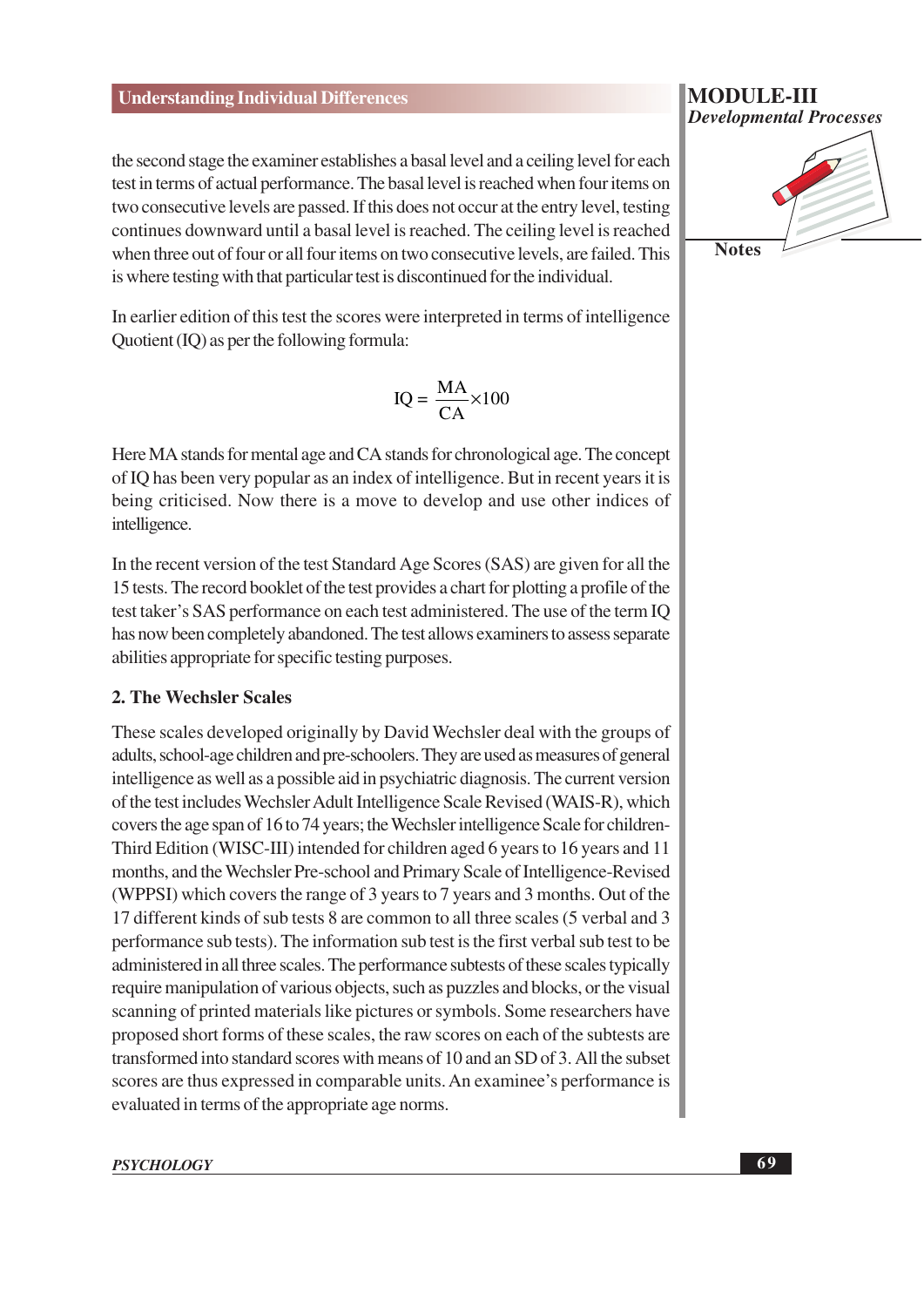

#### 3. Raven's Progressive Matrices (RPM)

This is a performance test designed to measure g factor or general intelligence. The items consist of a set of matrices, or arrangement of design elements into rows and columns from each of which a part has been removed. The task is to choose the missing insert from given alternatives.

The easier items require accuracy of discrimination; the more difficult items involve analogies, permutations and alternations of patterns, and other logical relations. It is available in three forms differing in the level of difficulty:

- The Standard Progressive Matrices (SPM) is suitable for the ages of 6 and 80 years
- (ii) The Coloured Progressive Matrices (CPM) is for younger children and for special groups.
- (iii) The Advanced Progressive Matrices (APM) is for adolescents and adults,

#### 4. Draw-A-Man Test

Developed initially by *Goodenough*, this nonverbal test requires the the test taker to draw or make a picture of a man. Credit is given for the inclusion of individual body parts, clothing details, proportion, perspective, and similar features, Moderate reliability and validity have been reported for this test. In India Pramila Phatak has developed norms for this test.

## **15.8 USES OF INTELLIGENCE TESTS**

Since tests are used as a tool in vital decision making about jobs, promotions, school or college admissions there emerge many problems of ethical and procedural kind which require that the use of tests should be controlled. It is recommended that the test is given or administered by a qualified examiner. Also, the scores should be properly used. The general familiarity with the test content should be prevented. This may invalidate the test results. The examiners are required to make advance preparations to maintain uniformity in the procedure. Testing conditions should be proper. The examiners are required to arouse the test takers' interest in the test, elicit their co-operation, and encourage them to respond in an appropriate manner.

At present, intelligence tests are used in many settings to help in a number of activities like selection of people for various jobs, diagnosis of mental handicap, guidance and counselling, and research in the area of intellectual development. A brief description of these uses is as follows.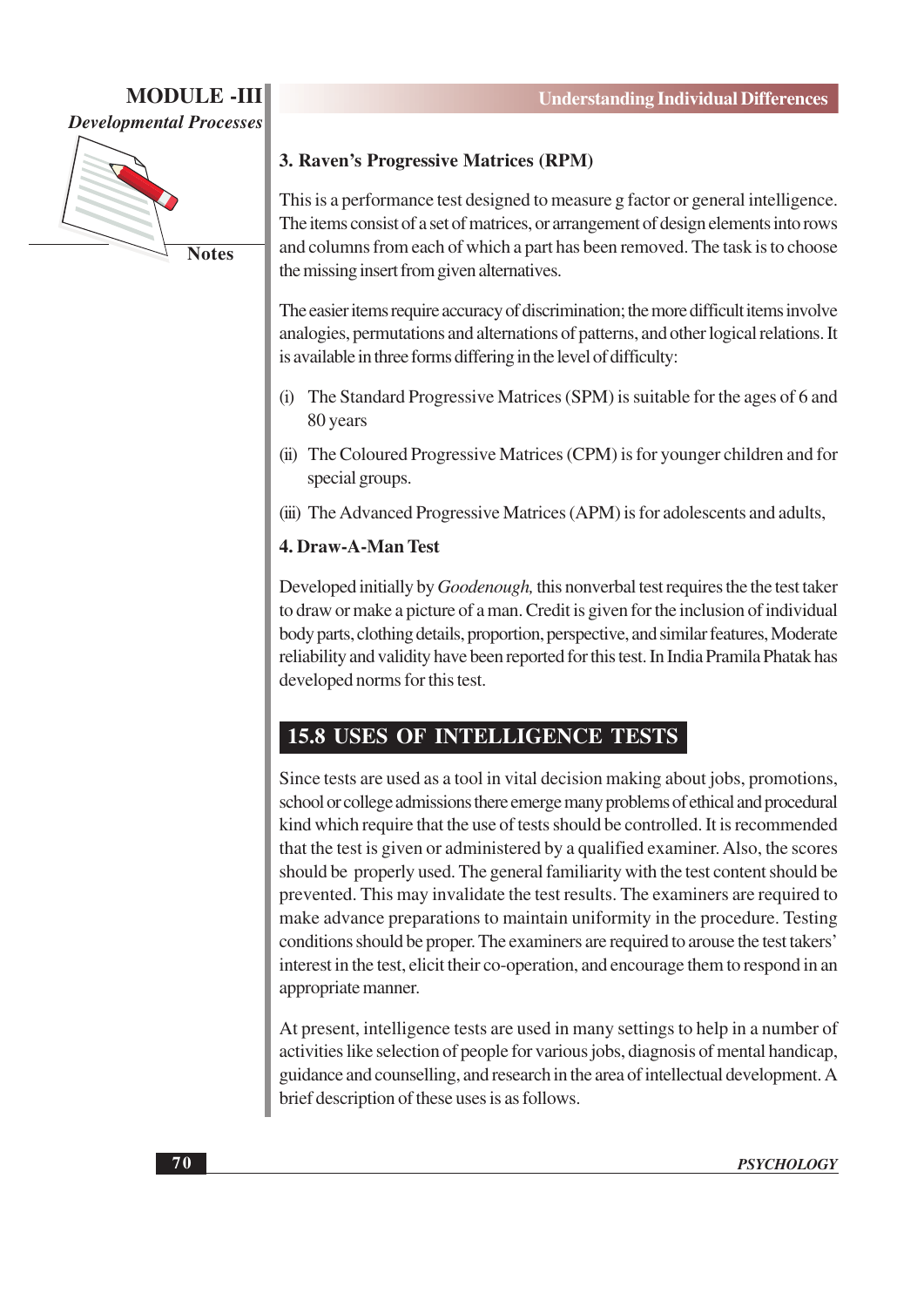#### **Personnel Selection**

It's a matter of common experience that people differ in the degree of competencies, abilities and interests. Success in a job depends on the fact whether the person applying for a job possesses the qualities required in undertaking a particular job. In this way the process of selection becomes one of matching the characteristics of the applicants with job requirements. Intelligence is considered as something basic to success in all kinds of jobs. As a result in most of the procedures of personnel selection assessment of intelligence constitutes an important component. With the help of intelligence tests applicants' intelligence level is assessed and the results are used by the employer in the process of decision making about the applicants.

#### **Diagnosis of mental Handicap**

People differ in their intellectual abilities, Those who have a very low level of intelligence are known as mentally handicapped. Such persons experience difficulty in adjusting with the demands of their external environment. They need special care and training. Infact many of them can not communicate or express their needs and have difficulty even in taking care of themselves. Intelligence test along with certain other indicators is commonly used to estimate the degree of mental handicap.

#### **Guidance and Counseling**

Career of vocational guidance is assuming an important role in the context of education. With the expansion and diversification in our country's educational scenario, selection of a course and career is becoming a tough task for the students. teachers and parents. In this context, psychologists use intelligence tests to assess the capability of the people and use this information in deciding about the choice of career options.

## **15.9 EXPLAINING DIFFERENCES IN HUMAN**

While differences in intelligence are obvious the reasons of there differences are till matters of debate. In particular researchers have tried to examine the contributions of genetic or hereditary and environmental factors toward variation in IO. Studies indicate that the scores of more closely related people are quite similar. In particular the evidence from the studies of adopted children and of identical twins separated early in life and raised in different homes show this trend. The studies of environmental deprivation and enrichment have indicated the effects of environmental factors on IQ. Interestingly females are found to score higher

# **MODULE-III Developmental Processes Notes**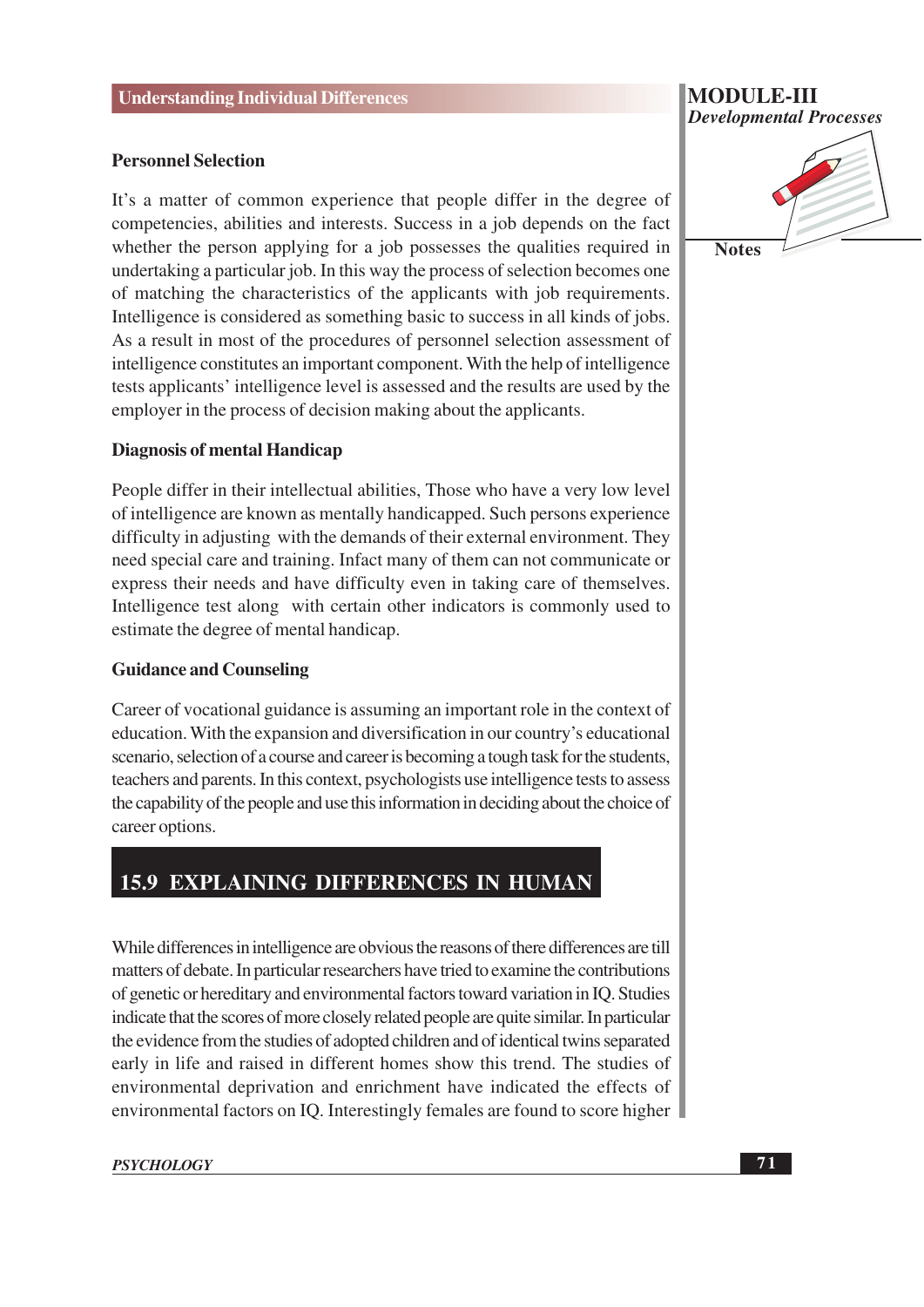

**Notes** 

than males with respect to verbal abilities while males tend to score higher in visual-spatial abilities. Such differences may reflect the evolutionary history of human species.

Another important issue about the group differences relates to the cultural bias of intelligence tests. It has been argued that many of the tests have been developed in western cultural context. As a result children familiar with western cultural context score higher than those who are not familiar with it.

This is why some efforts have been made to develop culture fair test like Cattell's Culture Fair Test of Intelligence.



Choose the correct alternative:

- (i) Which one of the following does not deal with non-cognitive aspect of intelligence:
	- a) practical intelligence
	- b) social intelligence
	- c) emotional intelligence
	- d) process model of intelligence
- (ii) Intelligence Quotient (IQ) is derived using the following formula:
	- a)  $MA/CA + 100$
	- b)  $MA/CAx100$
	- c)  $CA/MA \times 100$
	- d)  $CA/MA + 100$
- (iii) Wechsler test provides a measure of:
	- a) specific abilities
	- b) verbal ability
	- c) processes of intelligence
	- d) general ability
- (iv) An intelligence test must have the following
	- a) norms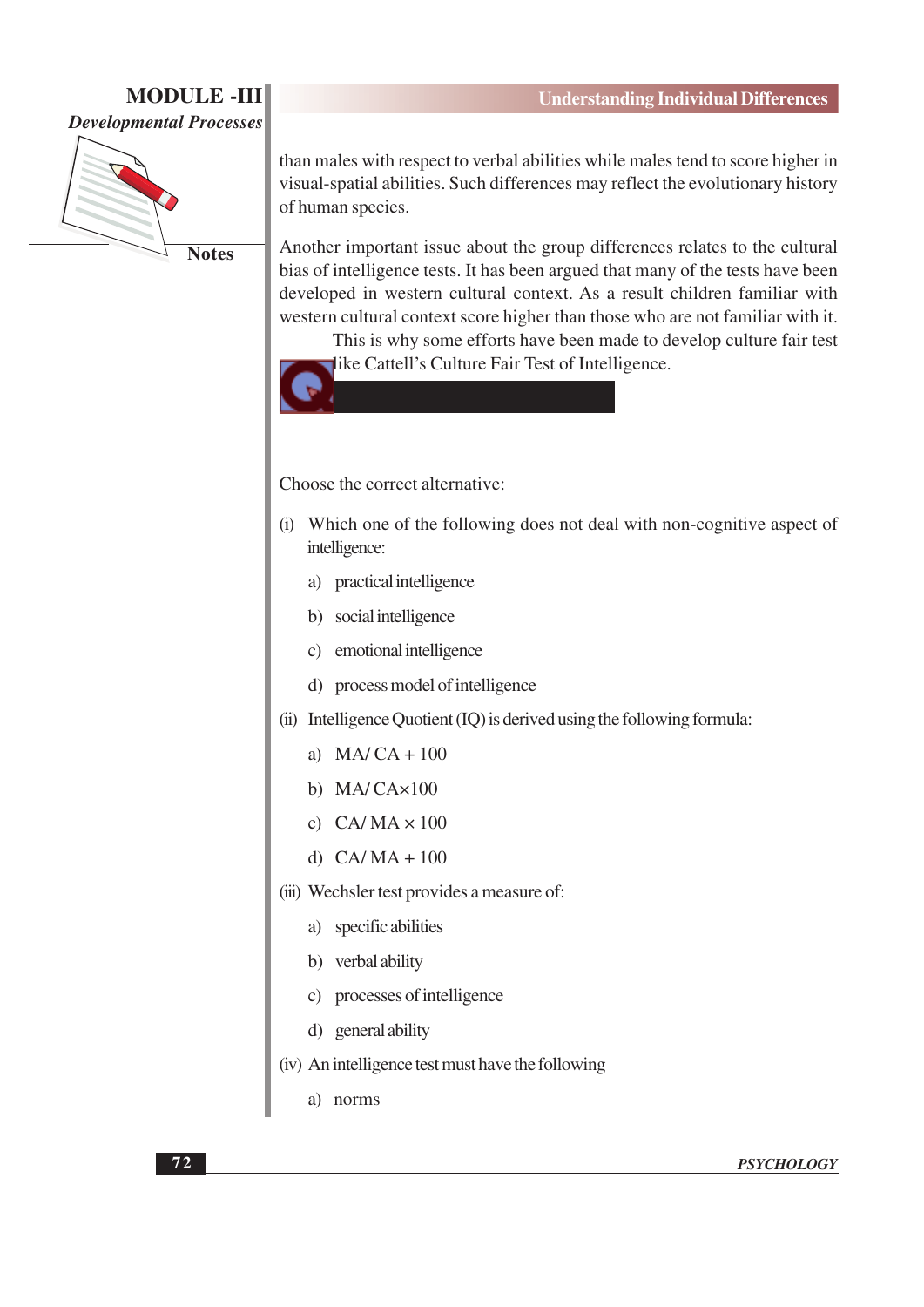- b) validity
- reliability  $\mathbf{c})$
- d) all of the above
- (v) Intelligence tests do not help in:
	- guidance a)
	- b) personal selection
	- $c)$ measurement of learning
		- d) measurement of problem solving ability.
- Psychological characteristics are normally distributed in the population. Thus majority of the people are found moderately intelligent and a limited number is found to have very low or very high level of intelligence.
- The study of individual differences is practically important. Intelligence is viewed in many ways depending on the theoretical view point adopted. Some psychologists view it as a trait while others view it as a process.
- The trait approach has also yielded different views. Thus we have single (general) factor, multiple factors, and hierarchical views. On the whole, intelligence appears to be a combination of cognitive skills and knowledge.
- The process view of intelligence considers it in terms of various cognitive  $\bullet$ processes. Also, there is realization that intelligence is of multiple kinds. The notion of social and emotional intelligence have opened new areas of research.
- Intelligence is assessed with the help of psychological tests which are reliable and valid measures of a sample of behaviour. The first test of intelligence was developed by Binet which was subsequently standardized at Stanford University. The tests may be verbal or performance and can be administered individually or on a group.
- Special tests have been developed for children and the handicapped people. These tests are often used in personnel selection, guidance, diagnosis of mental retardation and research.
- The Indian psychologists have adapted several tests are often used in personnel selection, guidance, diagnosis of mental retardation and research. The Indian psychologists have adapted several tests but much is still desired.
- Psychologists have also developed tests to assess achievement, aptitude and

# **MODULE-III Developmental Processes Notes**